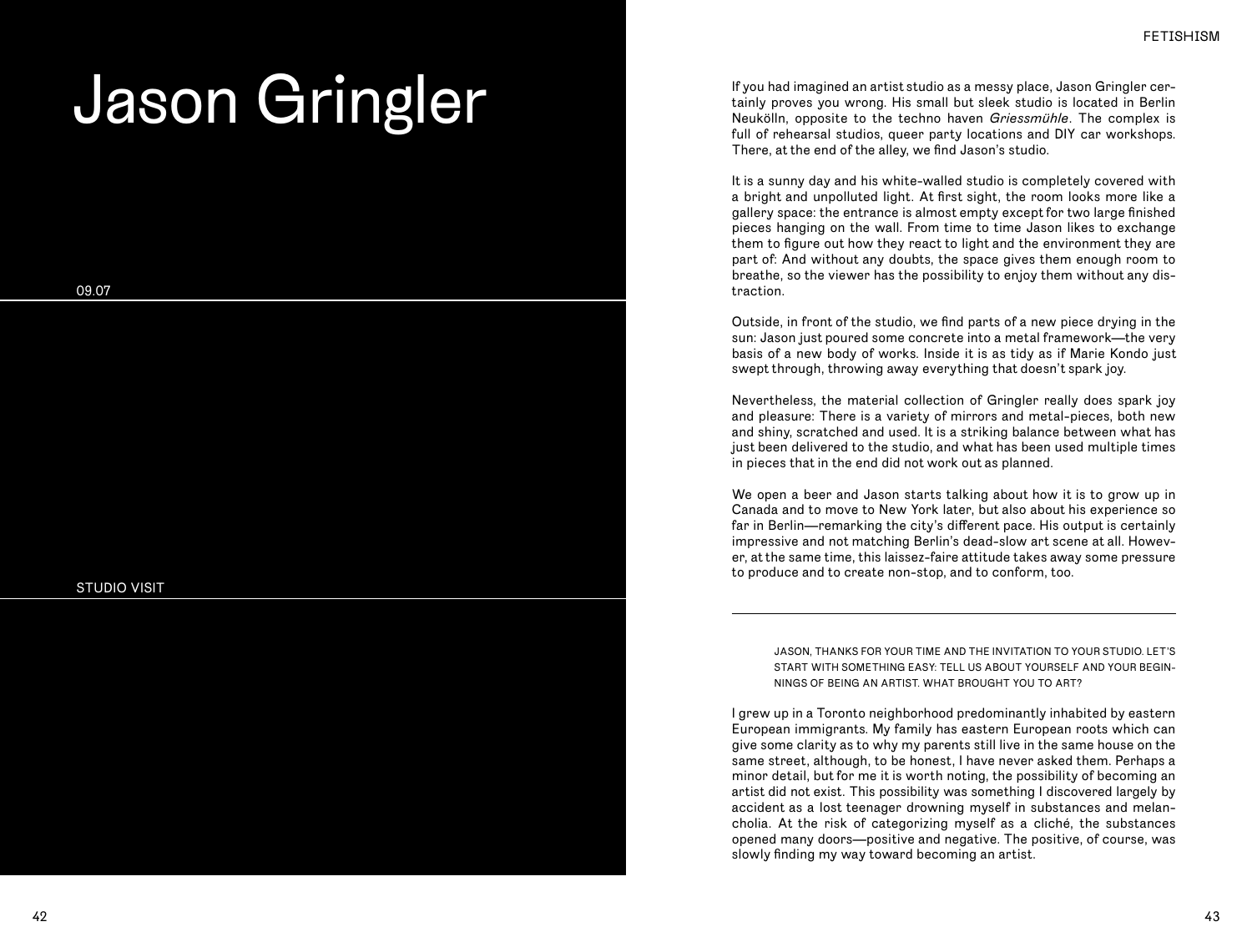A COMMON THING IN ART IS THAT OTHERS—CURATORS, ART CRITICS, GA-LERISTS—DESCRIBE AN ARTIST'S WORK. HOW WOULD YOU DESCRIBE YOUR WORK IN YOUR OWN WORDS?

In some ways, the driving force behind my work is failure. Allow me to elaborate: I have a strong interest in painting and its history, although painting is not something I have a natural proclivity towards. I spent many years experimenting with the pitfalls of my hands attempting to maneuver pigment successfully, but the results were mostly disastrous. As a consequence, stubborn as I am, instead of giving up the genre, I changed the materials. My work relies heavily on labor and formal material experimentation while engaging with urban architecture, spatial perception, destruction, recycling and decay.

YOU LIVED IN NEW YORK FOR ROUGHLY TEN YEARS, MOVED TO BERLIN A WHILE AGO. WE'RE IN YOUR STUDIO AND IT'S A RATHER INTERESTING LOCA-TION—ALMOST EMPTY, COVERED IN LIGHT, AT THE END OF A ROAD. ALMOST POETIC OR SACRAL, WOULDN'T THERE BE ALL THESE HEAVY TOOLS HERE. WHAT'S THE MOST IMPORTANT THING FOR YOU IN YOUR STUDIO?

I lived in NYC for ten years nearly to the day (my departure date was a coincidence). Something of interest that I learned in New York is that *limitations* are the most important tools I have to utilize within my studio practice. As well, I am quite sensitive to space. What I mean is that space informs my work. The studio architecture and surrounding neighborhood will always make appearances in the art/objects I produce. I like to be active in the studio. I am extremely organized and prefer the studio to be station-based. This way I am on my feet while working. I keep the studio as pared down as possible. Outside of having tools and materials for production, I just recently acquired a chair that sits in the corner. I try to streamline the studio so that my entire focus while at work is only the work. A white floor, white furniture and white walls help me to accentuate my focus.

A RECURRING THEME—OR MAYBE EVEN THE OVERARCHING ONE—IN YOUR WORKS IS DESTRUCTION. WHERE DOES THAT COME FROM?

Destruction is something I have come to understand as a necessity. The straightforward answer is that 50% of my output is unsuccessful, so the logical part of my brain translates my unsuccessful attempts at production back in to *raw* material. Working this way gives me a set limitation for the next piece but simultaneously this methodology gives the next work a defined *beginning* structure as well. Bear with me here, but destruction also has an interesting conversation with painting and gestural mark-making. The act of destroying an object achieves more than the destruction of said object. Destruction has repercussions, and those repercussions interest me as a stand-in for unmannered (or possibly painted) gestures. The victim's corpse appears to reveal the history of its murder.

RECYCLING AND REPURPOSING MATERIALS (OR FAILED WORKS) IS A BIG PART OF YOUR WORK. IN ART, AS WELL AS THE ENTIRE CREATIVE SECTOR IN

## GENERAL, WE ARE USED TO STRIVING FOR NEWNESS. WHAT MADE YOU START THIS QUITE SUSTAINABLE APPROACH OF REUSING MATERIALS?

Technically, my work is not sustainable (unfortunately), although sustainability is a hyperrelevant subject in 2019. I do recycle materials whenever possible. However, I buy the majority of acrylic glass, concrete, epoxy, mirror and steel first hand. A circle of use does occur once the initial investment has been made. I will say that outside of my studio I live minimally with very few objects and with little product consumption. When it comes to my work, I do not sacrifice. It is fortuitous that my practice has evolved to incorporate recycling and the reuse of my materials. Here, I can elaborate with two examples from two different bodies of work.

First, the glass *paintings*: Typically, this body of work consists of layered acrylic glass, glass, UV epoxy resin, steel, sign vinyl, spray enamel and collage. There are two adhesives I use when bonding acrylic glass. One adhesive is a *water-like* chemical that fuses two parts of acrylic glass within a few seconds—essentially it melts the surfaces together. If I make an error (as noted earlier, I tend to make errors), at a certain point the work is destroyed. Unlike, let's say, a painting, I cannot scrape down the surface or overpaint it unless I want to lose all translucent properties of the glass. Once the *failed* work is destroyed, I consider pieces for reuse. And when I reuse parts, those parts come with the history of their destruction thus adding a narrative and foundation for new beginnings.

Second, the steel, glass and concrete *paintings*: I began this series in Berlin under environmental circumstances. My studio is unheated. The winter months are tolerable aside from January and February. Certain materials become useless in the cold so I had to find replacements. I realized that I am surrounded by concrete within this industrial part of Berlin. Concrete *cures* rather than dries. The cold does not have much impact on the material (as far as I can tell). These pieces relate a bit more to sustainability because I use the concrete to embalm parts of other works that have been cut up and saved for reconsideration. When the concrete works are deemed unsuccessful, I bash out the concrete and cut up the steel and glass portions for reuse, again, allowing for the history of destruction to travel into my future output.

REGARDING YOUR *EBAY* SCULPTURE SERIES, MADE OF SECOND-HAND IPHONES AND MACBOOKS: WE ARE FOND OF READYMADES IN GENERAL, BUT YOU ARE ADDING THE ELEMENT OF DESTRUCTION TO THEM, GIVING THEM A TWIST AND—AT LEAST IT SEEMS TO US—ACTUALLY COMMENTING ON THEIR ORIGINAL USE (OR WHAT THEY, AS OBJECTS AND SYMBOLS, STAND FOR). THERE'S MUCH MORE GOING ON THAN JUST PLACING THE OBJECT IN A GALLERY OR ART CONTEXT, YOU'RE ACTUALLY USING THEM AS A RAW MATE-RIAL. WHAT IS THE PROCESS LIKE?

I began experimenting with the *eBay* sculptures in late 2015 (the majority of them were destroyed when I moved to Berlin). I was thinking about parallels between the screen and the glass *paintings* I was producing at the time. I was looking at art with increasing frequency on my phone—an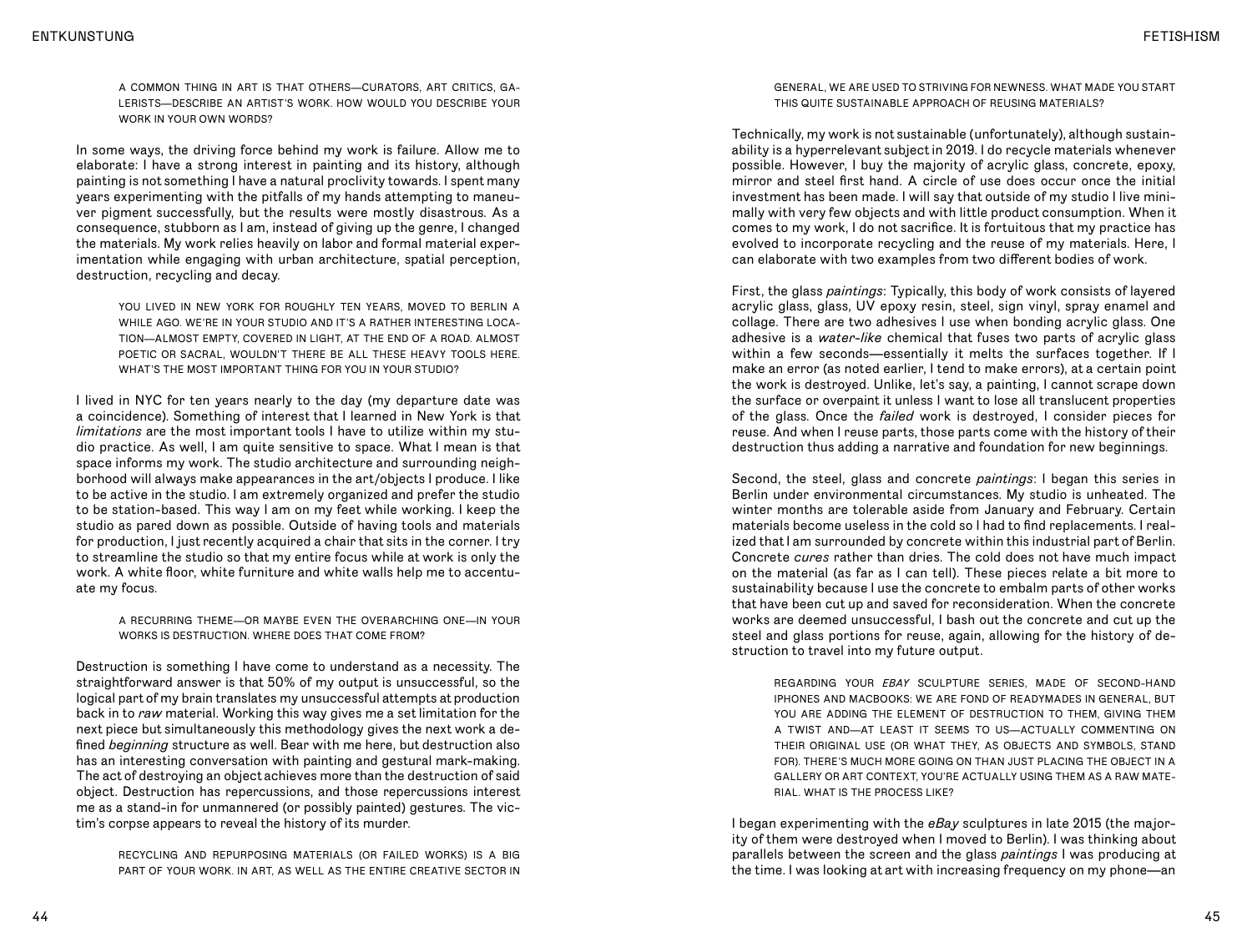industrially produced object that is bought, used, sold, or thrown away, yet my work is fabricated by hand, it is labor-intensive and time-consuming. I was hunting for a way to explore the readymade object with slight augmentation that still retained the multi-layered materiality of my glass *paintings*. Using expired technology seemed like an obvious choice as the materials are a composite of similar industrial ingredients I find myself using in the studio. As tech is designed to render itself obsolete, there is a plethora of supply on eBay at all times. And since I had already linked my work to the screen, it made sense to attempt to produce sculpture using the screen and its technological brethren.

Fast forward to Berlin in 2019. I began purchasing objects from eBay.de quite recently and with similar intention. I decided to align the *eBay* sculptures with the regimented formalism of 1970's minimalism in that I decided only to use white Macbooks from a specific period (and there are thousands on eBay) in order to have a cohesiveness and seriality to the sculptural investigations. A second rule is that I allow myself only one destructive gesture using only one Macbook. The seriality is a direct reference to Donald Judd, while compositionally I am referencing Richard Nonas' wall sculptures. The Macbook pieces are hermetically sealed in recycled acrylic glass from offcuts of other production. The glass is bonded with adhesive and sanded, so the majority of seams are removed. The utilitarian object is defaced, defiled, and repackaged to be presented as sculpture.

IMPOSSIBLE NOT TO THINK ABOUT THE NOTION OF REFLECTION WHILE VIEWING YOUR WORK. REFLECTION DENOTES BOTH THE OCCURRENCE OF A VISUAL LIKENESS AND THE ACT OF MENTAL CONTEMPLATION. THESE TERMS LOCATE THE CONGRUITY BETWEEN SEEING AND THINKING. WHAT DOES RE-FLECTION MEAN TO YOU? WHICH EFFECT DO YOU WANT TO TRIGGER ON THE BEHOLDER?

Reflective media gives numerous lives to the objects I produce depending on one's own narrative as well as one's physical positioning in front of my work. The mirror acts simultaneously as a barrier, a window, and almost as a cinematic space. When I move, the light changes thus the work changes. It is a simple tactic to allow for kinetic experience with static objects. Architecture has a profound effect on my work (steel, glass, concrete, etc.) and reflective material is a somewhat manipulative tool to allow for my work to align itself with the architectural space where it is situated, and thus allowing me to consider the work as something that is in a state of continual change.

## DO YOU HAVE A FETISH? MAYBE ONE CONNECTED TO YOUR PRACTICE?

Of course. I cannot determine if my material fetish developed out of *necessity* or from *exposure*. The *necessity* aspect revealed itself to me early on as a youth holding an impotent paintbrush. *Exposure* is a more interesting story: In 2007 I paid a friend of my parents \$300 to stuff my belongings under the seats of his minivan and drop me off in Brooklyn. I had taken the bus from Toronto to New York two weeks prior to secure a workspace for myself. I had no friends or colleagues in New York back then and to be honest, I did not have much reason to be there. In retrospect, I can say that I was seeking to expose myself to contemporary art and the geographic-cultural fabric of a then ungentrified Bushwick, Brooklyn (lack of economic means is the honest reason I lived in that industrial wasteland). Bushwick was quite rough where I landed—mostly factories (some functioning, some crumbling) and warehouses.

I spent most of my time alone for approximately 4 years. I consumed the city visually. My neighborhood supplied the language I use in my work to this day. Steel, glass, concrete, mesh, decay, industry, and a general dystopian aesthetic sensibility tattooed my consciousness. I worked tirelessly and the fetishization of construction type materials increased. I do not inject my work with politics, but materials tend to have a life of their own. Barred windows, locked gates, and boarded-up doorways suggest protection, prison, and isolation. Warehouse windows became points of light and accessibility. My intention was to live in New York for one year, but as mentioned earlier, I remained for ten (legally after the first year things did get better eventually). I did not like living in New York, but I felt the conceptual and formal value it brought to my work. New York also provided an entry point for the exhibition of my work in Europe beginning in December 2008 (and of course unknown to me at the time, my eventual move to Berlin in 2017).

YOU ARE NOT ONLY AN ARTIST BUT ALSO HEAD BEHIND THE INSTAGRAM ACCOUNT @WORK2DAY, POSTING WORKS OF OTHERS, EITHER SINGULAR OR IN SMALL COLLECTIONS—IN SUCH A SUCCESSFUL WAY THAT IT'S NOT EXAG-GERATED SAYING @WORK2DAY WAS ONE OF THE FIRST OF THIS NEW KIND OF INSTAGRAM ACCOUNTS THAT ARE OPERATING SIMILAR TO TUMBLR PROFILES YEARS AGO. HOW DID IT ALL START AND WHAT IS YOUR MOTIVATION BEHIND POSTING THE WORKS OF OTHER ARTISTS?

I started @work2day four years ago anonymously as a mini anthropological study. My German gallerist had just retired (I suddenly found myself without gallery representation for the first time in 8 years). I remember thinking about existing power structures within the art world; specifically, that I had little power to initiate dialogue with individuals outside my circle of artist colleagues. The account grew in popularity quite quickly. I decided from the outset that the works I place on Instagram will be stemming from interests I have in my studio practice, in particular, work that utilizes destructive strategies mainly focused on sculpture. Much of the work I posted had little or no presence on Instagram. I recall receiving encouragement from galleries and collectors via direct messages.

This is where the *anthropological* part comes in to play: Gallerists would ask me 'Are you a collector? You have such good taste.' Artists would submit to the account repeatedly with the assumption that I had something to offer them. People projected on to my anonymous art blog whatever it was that they were seeking. I maintained my silence. The first work I was asked to source was a turquoise Anish Kapoor (which I found) but the collector did not come through on the acquisition. I have no cre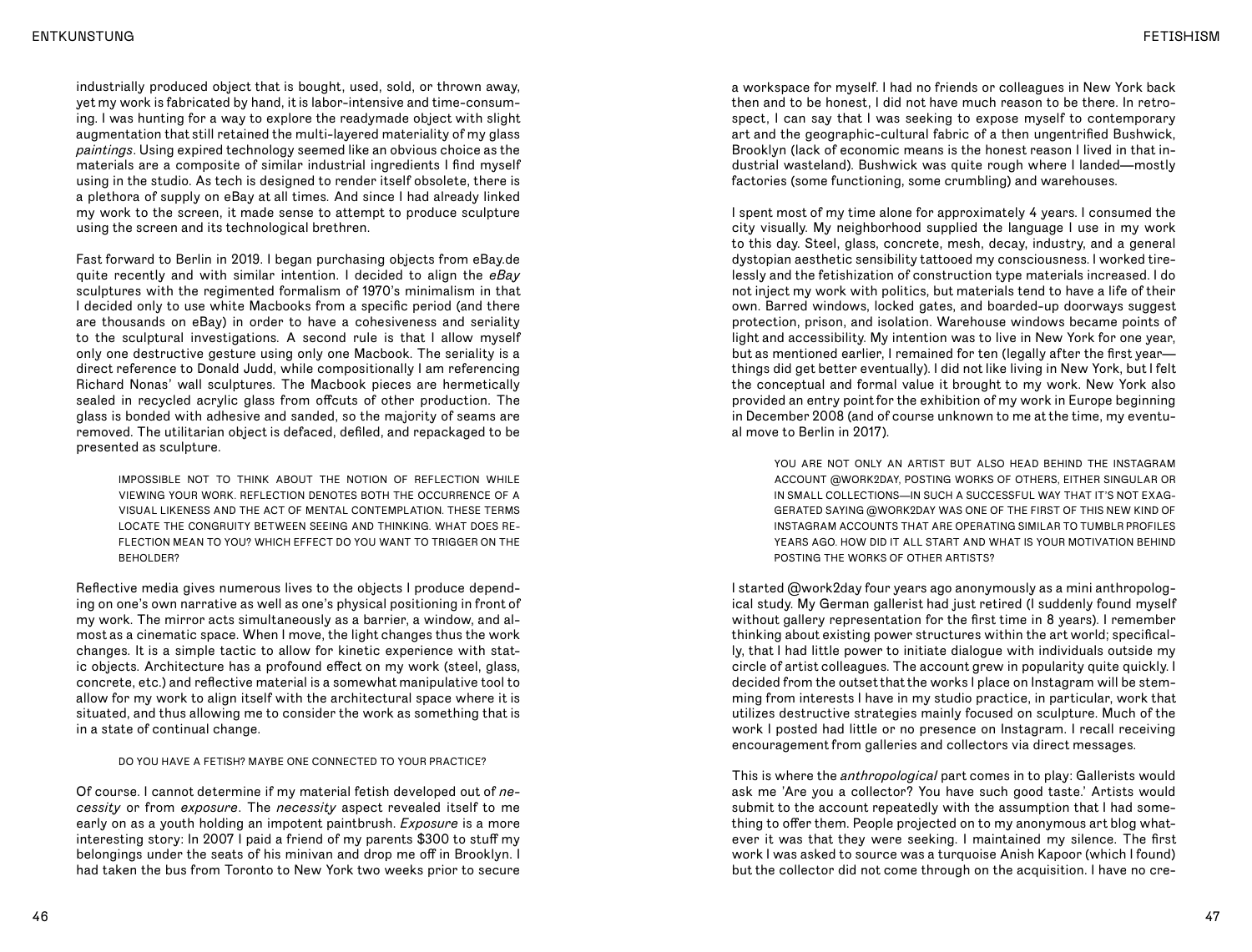dentials as a curator or advisor but I have studied a gluttonous amount of contemporary art. Once the account hit 10,000 followers, I attached my name to the blog, thus putting an end to my anthropological study as well as completely transforming the demographic of people interested in the account. The account still continues to grow. I have made a number of good friends from @work2day and I am also actively sourcing works for collectors as a result of the vast network I have built online. The blog has rarely translated into any interest in me personally or professionally as an artist.

THANK YOU SO MUCH JASON!

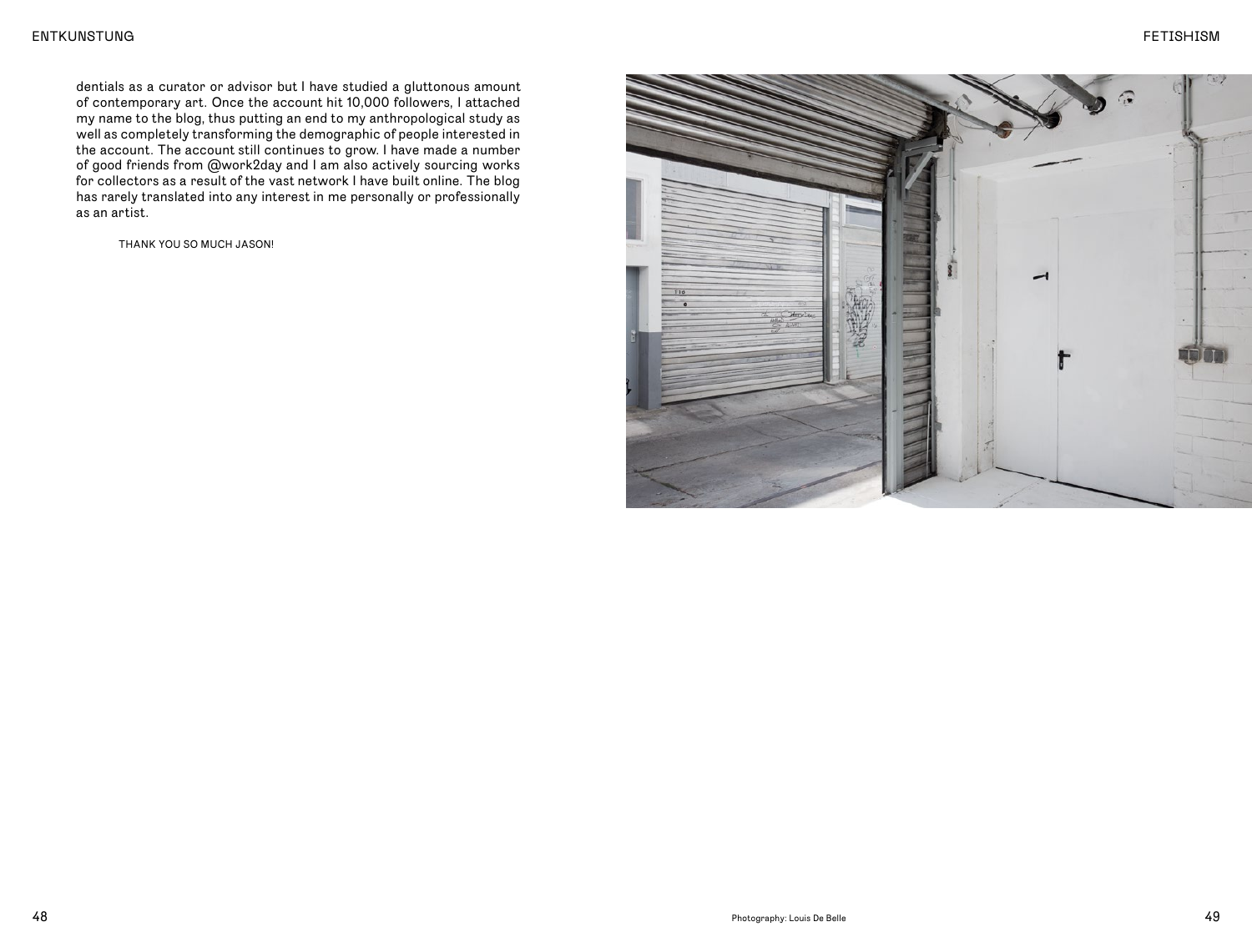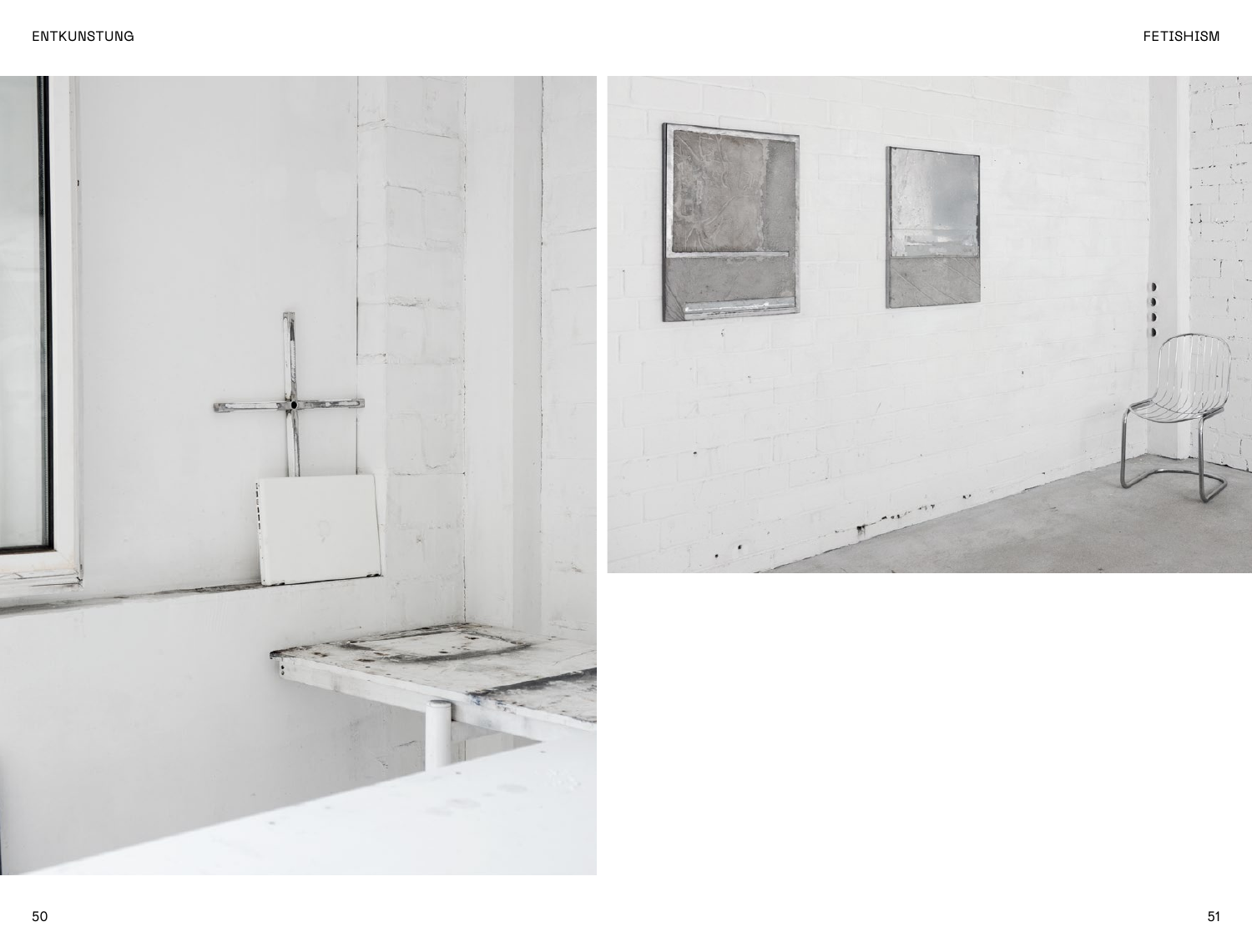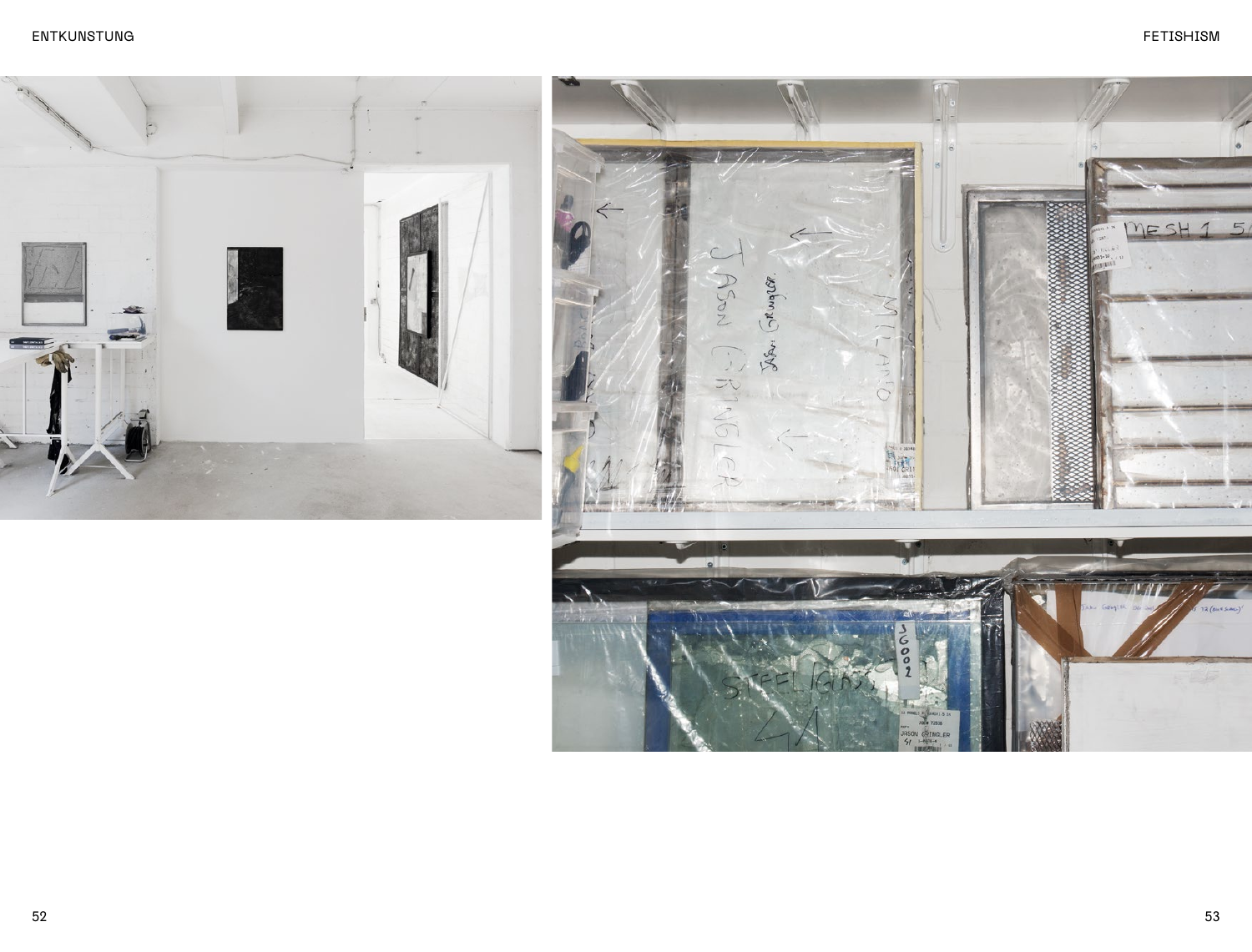